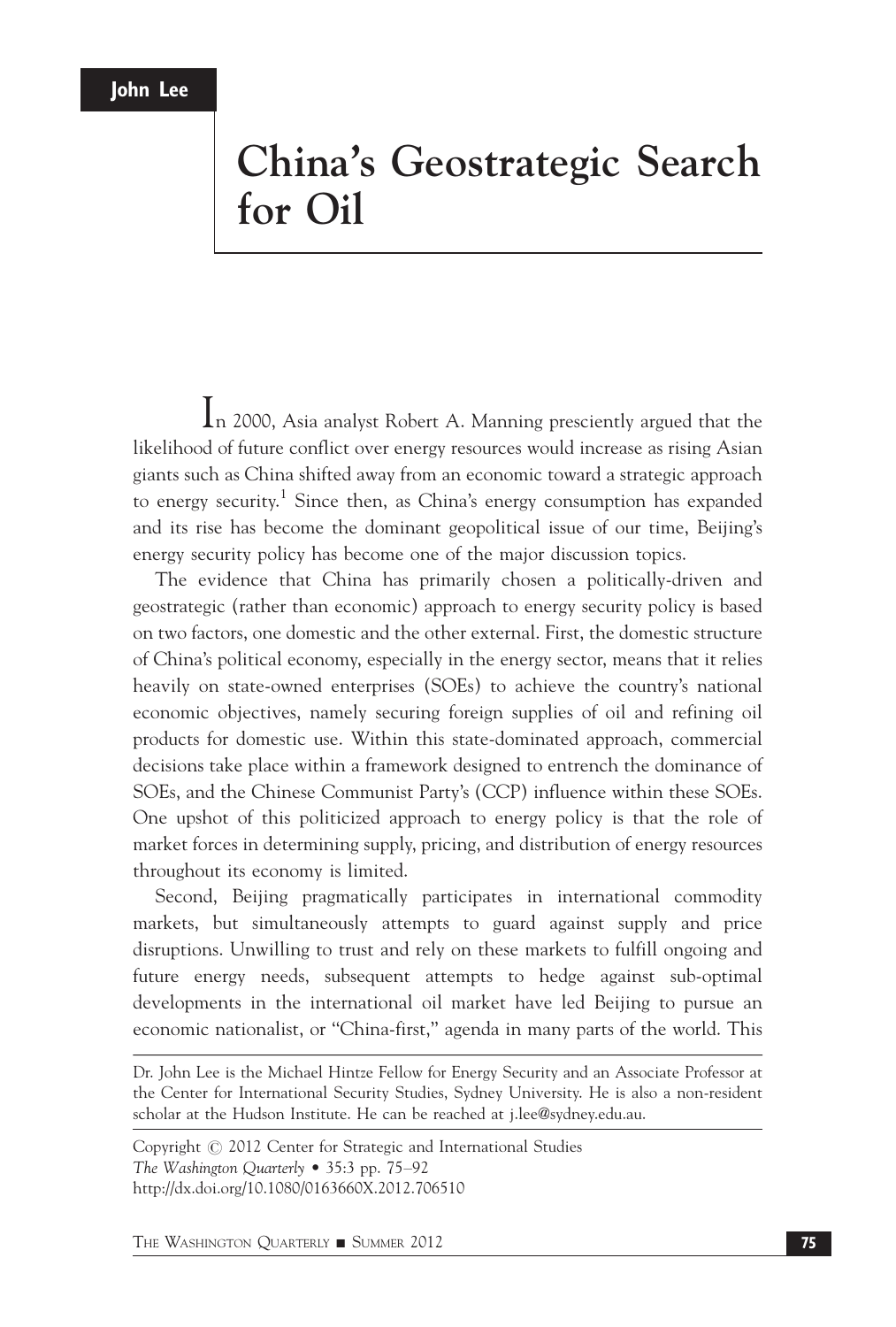China's geostrategic energy security strategy is based on one domestic and one external factor.

is evident in Beijing offering extensive political and economic assistance to its SOEs in the search to own offshore oil assets in many sidelined or pariah states, or else conclude deals to lock up guaranteed supplies from offshore oil fields.

Even so, and despite legitimate international concern about Beijing's uncompromising China-first energy security mindset, the actual capacity for Beijing to deliberately or inadvertently exacerbate the

energy insecurity of other countries is limited. Nevertheless, China pursuing a geostrategic approach to energy security will detrimentally affect efforts by Western governments to improve governance standards, human rights, and economic reform in resource-rich authoritarian states around the world. In other words, although competing for energy resources is unlikely in itself to lead to conflict over territory (with the possible exception of competing claims in the South China Sea), Beijing's China-first geostrategic approach will exacerbate relations between China and Western liberal democracies over resource-rich states.

## China's Rising Dependence on Foreign Oil

Coal still meets the majority of Chinese energy needs—providing about 70 percent of total energy consumption for the country in 2011.<sup>2</sup> Currently, oil makes up only around 20 percent of the country's energy requirements. Even so, China's external search to secure an oil supply rightly dominates discussion of its energy security policies—largely because the country's growing dependence on foreign oil is seen by Beijing as an area of potential strategic vulnerability.

While coal is sufficiently abundant in China to meet its current and future needs, China's self-sufficiency in oil ended in 1993. This is a concern to China because renewable and other resources such as solar and hydro power will provide China with only a tiny fraction of its current and future energy needs, and oil is a significantly cleaner and more efficient energy resource than coal. It is estimated that its 20.4 billion barrels of proven domestic reserves amounts to only around 1.2 percent of the world's proven total reserves.<sup>3</sup> Today, China relies on foreign imports for over 50 percent of the oil it consumes, expected to rise to 60—70 percent of total consumption by 2015, according to International Energy Agency (IEA) estimates. Outpacing overall rates of Chinese GDP growth, consumption of oil has increased by around 12 percent each year since 1980.<sup>4</sup> In 2009, China overtook Japan to become the second largest importer of oil after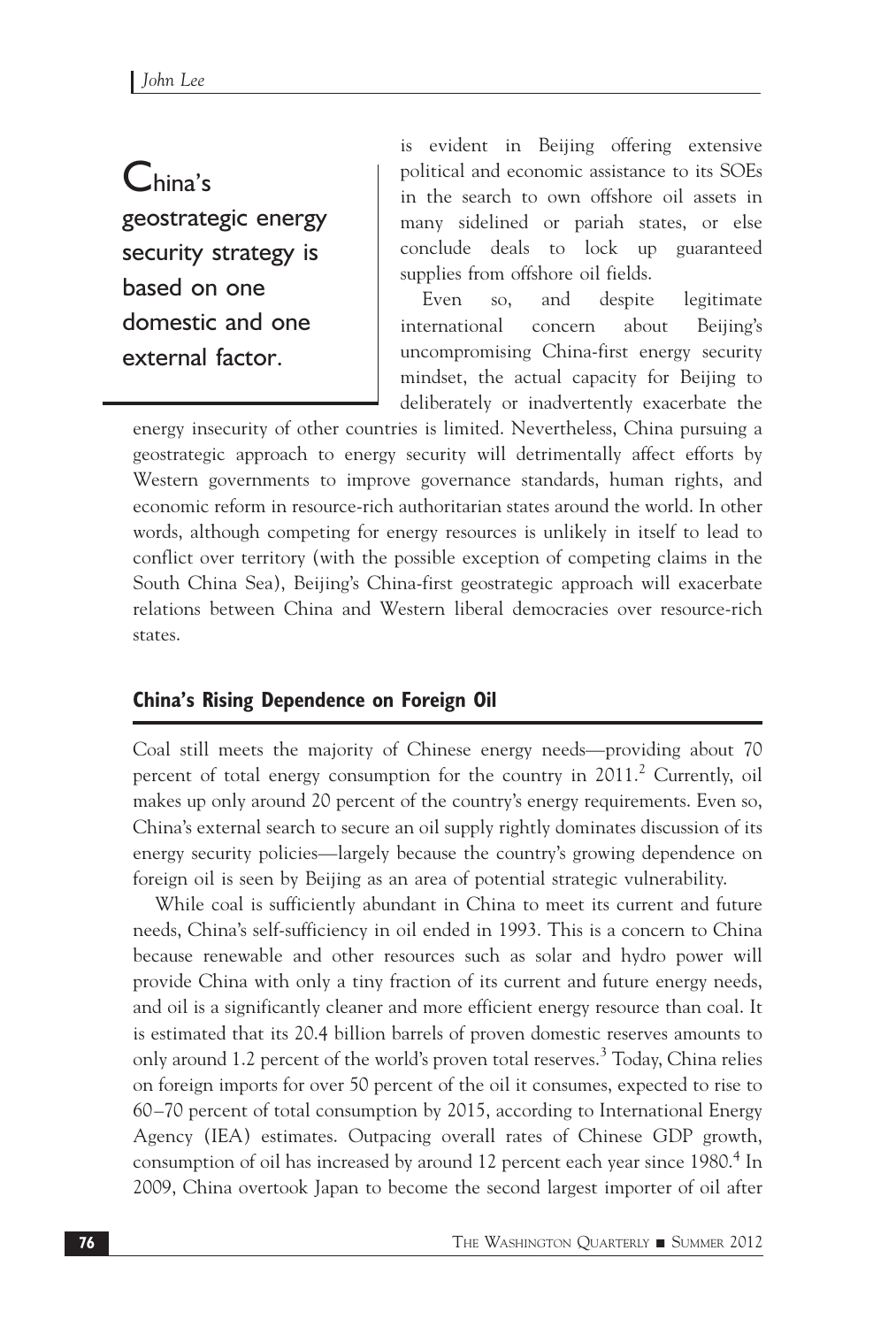the United States, and the increase in demand for oil over the next few years will exceed 1.1 million barrels per day. To place this in context, such an increase in Chinese demand represents around 40 percent of the projected increase in global demand over the next few years.<sup>5</sup>

The first kind of vulnerability this breeds in China is strategic, which is frequently highlighted by military planners. Around 80 percent of China's oil imports already come from the Middle East and Africa, with all but 10 percent

Beijing's actual capacity to exacerbate other countries' energy insecurity is limited.

of the oil on foreign-owned tankers headed to China passing through U.S. patrolled laneways of the Indian Ocean, into the Straits of Malacca and through the South China Sea. The fear of interdiction of China-bound oil tankers by the U.S. Navy is acute and real, with many Chinese strategists recalling Imperial Japan's vulnerability to maritime strangulation of its oil imports by the United States and allied navies in the Pacific Ocean leading up to World War II.<sup>6</sup>

While this scenario is imaginable, it is only plausible in the event of a major war between the United States and China. The interdiction of China-bound oil tankers by the U.S. Navy would be otherwise unthinkable. Note that this potential vulnerability would only be erased, in China's eyes, by ending U.S. naval dominance in the Indian Ocean and South China Sea. Although it is arguable that China's sense of vulnerability is a significant driver of the ambitious expansion of the People's Liberation Army Navy's (PLAN) capabilities, U.S. control of these vital shipping lanes is better seen as an ongoing but long-term feature of a broader strategic regional landscape. Naval competition aside, Chinese energy security is defined by ensuring reliable foreign supplies of oil at stable prices.

## The Chinese Politicization of Energy Security

It is trite to mention that reliable supplies of energy are essential for any economy to smoothly function. Governments in all major economies, democratic and authoritarian, view energy security as an inherent component of their national interest. Yet, defining energy security—and the gray line that differentiates it from insecurity—varies from country to country. In China, the definition is much stricter than in other energy-importing countries (such as the United States and Japan) since Beijing considers not just reliable and uninterrupted but also cheap supply of energy as essential to its national and domestic political interest. Moreover, while securing cheap and reliable access to foreign oil is seen as essential for mitigating economic risk in all oil-importing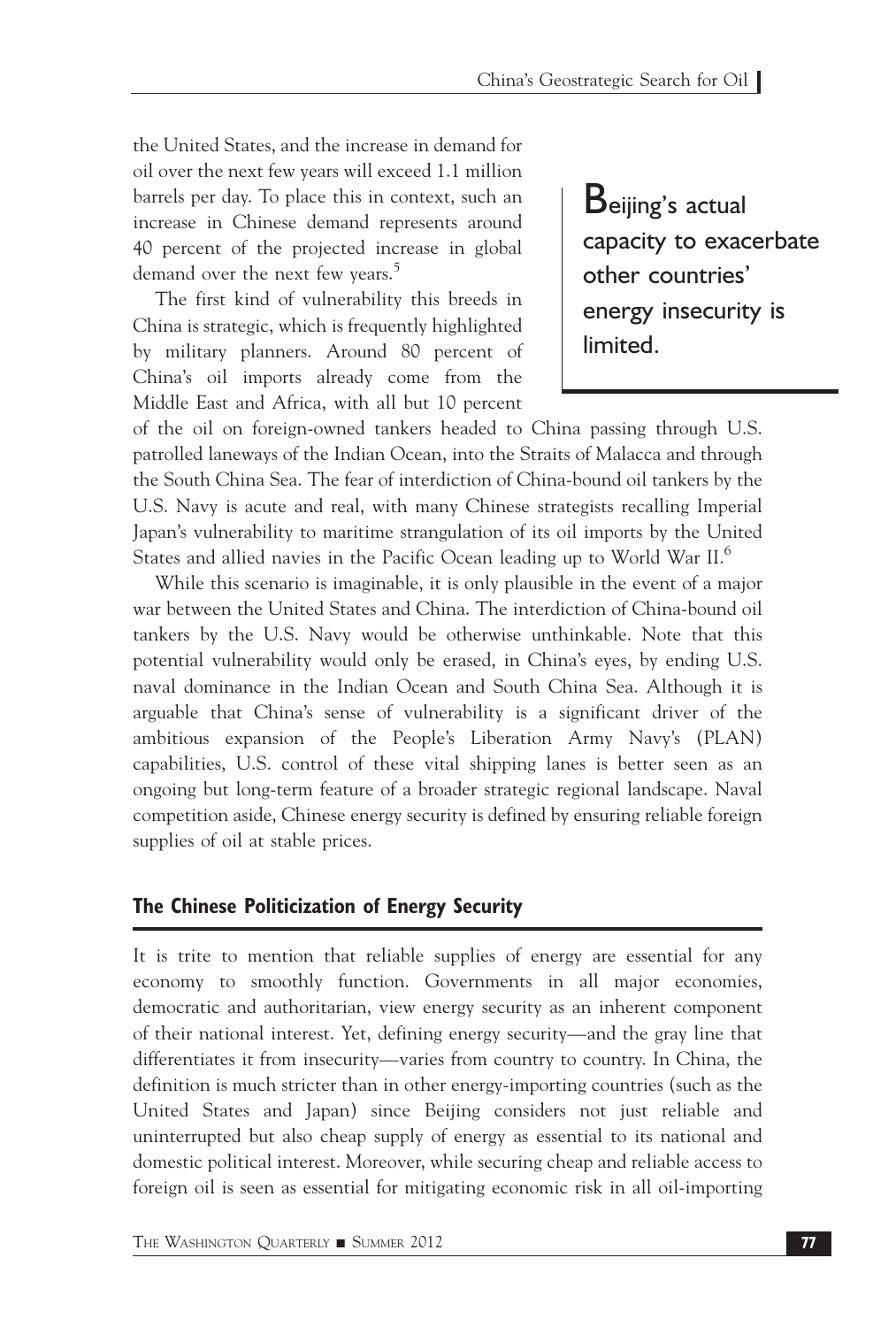Beijing's geostrategic approach will exacerbate relations with Western liberal democracies.

countries, securing such access is also essential for mitigating risks to the survival of the regime in China. In other words, the politicization of energy security in China occurs in a manner that does not apply to oil-importing democracies.

Conflating economic risk and risk to the regime in China stems from the fact that the modern CCP largely stakes its legitimacy on the capacity to continually deliver rapid

economic growth. A disruption of China's supply of oil could lead to twin forces of mass discontent: a stagnating economy and inflation caused by spikes in domestic energy prices. As Premier Wen Jiabao explained to colleagues during the National People's Congress in March 2011, ensuring GDP growth of around 8 percent each year and keeping inflation below 4—5 percent is linked to social stability imperatives required for regime security.<sup>7</sup> At a minimum, such rapid growth is required to generate sufficient jobs to keep unemployment (and therefore discontent) under control; it is not lost on modern Chinese authorities that double-digit inflation was one of the major reasons behind countrywide protests in 1989 leading up to Tiananmen Square.

The link between energy security and maintaining rapid growth has deepened due to the evolving drivers of China's growth in place since the mid-1990s. In the first decade of economic reform (1979—1989), growth was largely driven by land reforms, which led to dramatic productivity increases in rural China. It was not until the mid-1990s that mass, large-scale industrialization took place. From the late 1990s onwards, fixed-asset investment (and exports) replaced domestic consumption as the driver of economic growth.

Indeed, fixed-asset investment was behind around 40 percent of Chinese growth at the turn of this century, rising to current levels of around 50—60 percent. During the global financial crisis (2008—2010), it drove over three quarters of GDP growth. At current levels, the contribution made by fixed-asset investment is the highest of any major economy in recorded history. China is literally building its way to sustaining its economic miracle.<sup>8</sup> Fixed-asset investment is an immensely energy-intensive form of economic activity, especially in an economy that still uses energy extremely inefficiently compared to Western industrialized ones. Examining Chinese oil consumption over the last two decades makes this clear. From 1993—2010, oil consumption increased from about 140 million tons to about 440 million tons.<sup>9</sup>

China's gradual realization that access to foreign oil was becoming an issue of utmost importance must be understood alongside the evolution of the Chinese political economy from being largely private-sector driven (prior to 1989) to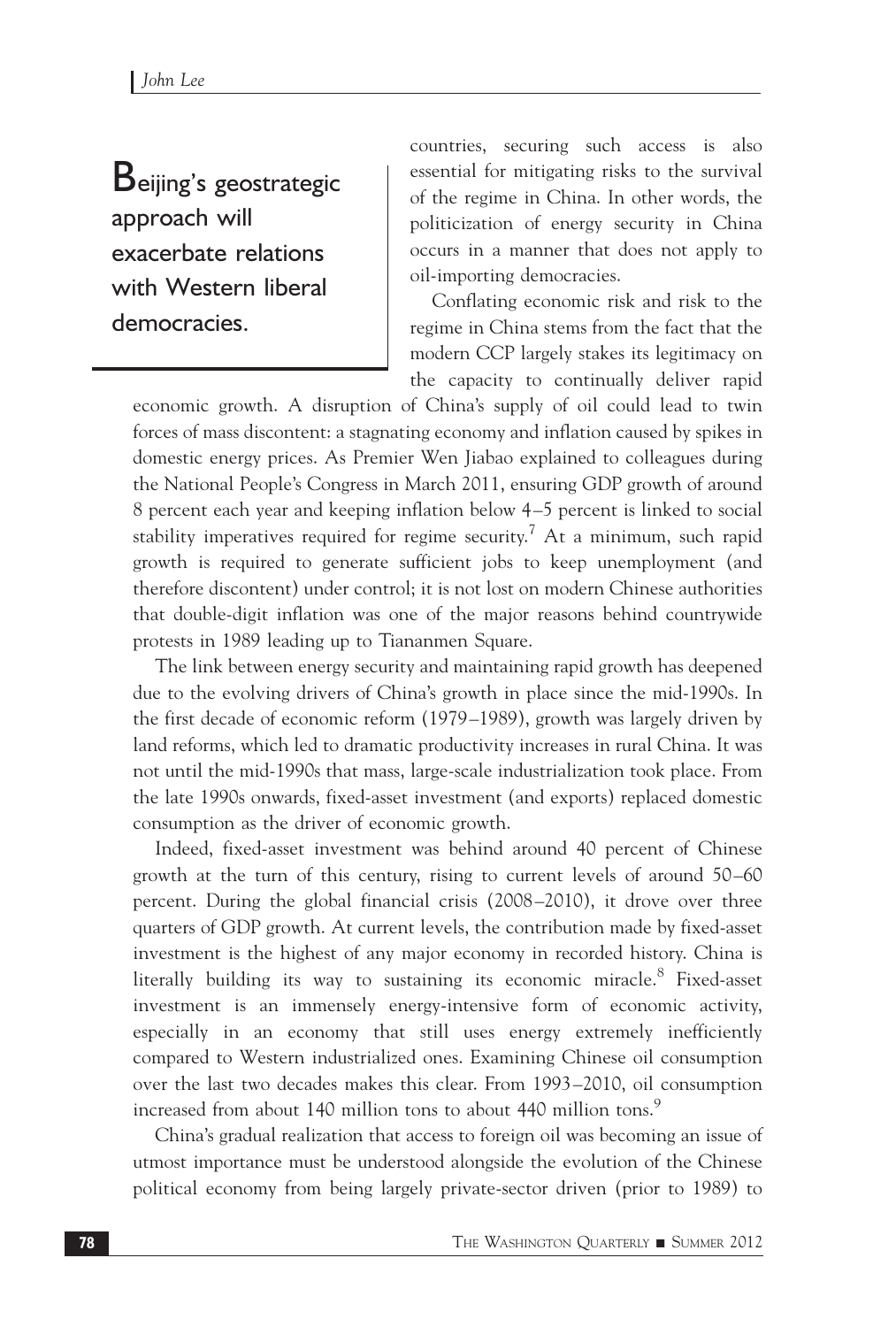state-sector driven (since the mid-1990s). This is where the structure of China's authoritarian, state-dominated political economy tends to conflate political with commercial interests, and in doing so more intimately links energy policy, regime security, and national interest.

# The Return of the State in China's Political Economy

China's economic success over more than three decades might lead some to conclude that it has become a vibrant, private-sector-driven capitalist economy. In fact, the role and dominance of SOEs is unprecedented for any economy in recent history. As detailed in documents such

as the 12th Five-Year Plan (2011—2015), released in March 2011, energy security domestically is largely about building a more cost-effective national system, including infrastructure to distribute energy to domestic users and reduce the amount of energy needed to achieve rapid economic growth.<sup>10</sup> However, due to the domestic structure of the Chinese political economy, particularly the energy sector, commercial decision-making also takes

 $\mathcal P$ ependence on foreign oil is seen by Beijing as an area of potential strategic vulnerability.

place within a framework designed to entrench the dominance of SOEs and the CCP's influence within SOEs. In such a politicized framework of economic activity, Beijing does not leave it to markets to determine supply, pricing, and distribution of energy. This has a profound consequence for energy security policy abroad.

The CCP's plan to retake control of the levers of economic power and privilege was gradually cobbled together from the mid-1990s onwards. The plan was specifically designed to preserve the Party's economic relevance and minimize the prospect of 1989-type protests occurring again. Although the private sector expanded from the 1990s onwards, and the number of centrally-managed SOEs declined dramatically, around one dozen of the most important and lucrative sectors of the economy were largely reserved to competition among SOEs. These sectors included banking and finance, insurance, construction, infrastructure, chemicals, media, information technology, telecommunications, and energy. Although China encouraged foreign direct investment (FDI) in the export—manufacturing sectors, private domestic companies were actively discriminated against in access to markets, capital, and land.<sup>11</sup>

Today, China has approximately 150 centrally-managed SOEs and 120,000 provincial- and locally-managed SOEs. When subsidiaries are included, those numbers probably double. This compares to around 4 million private corporations and tens of millions of small, informal private businesses. On the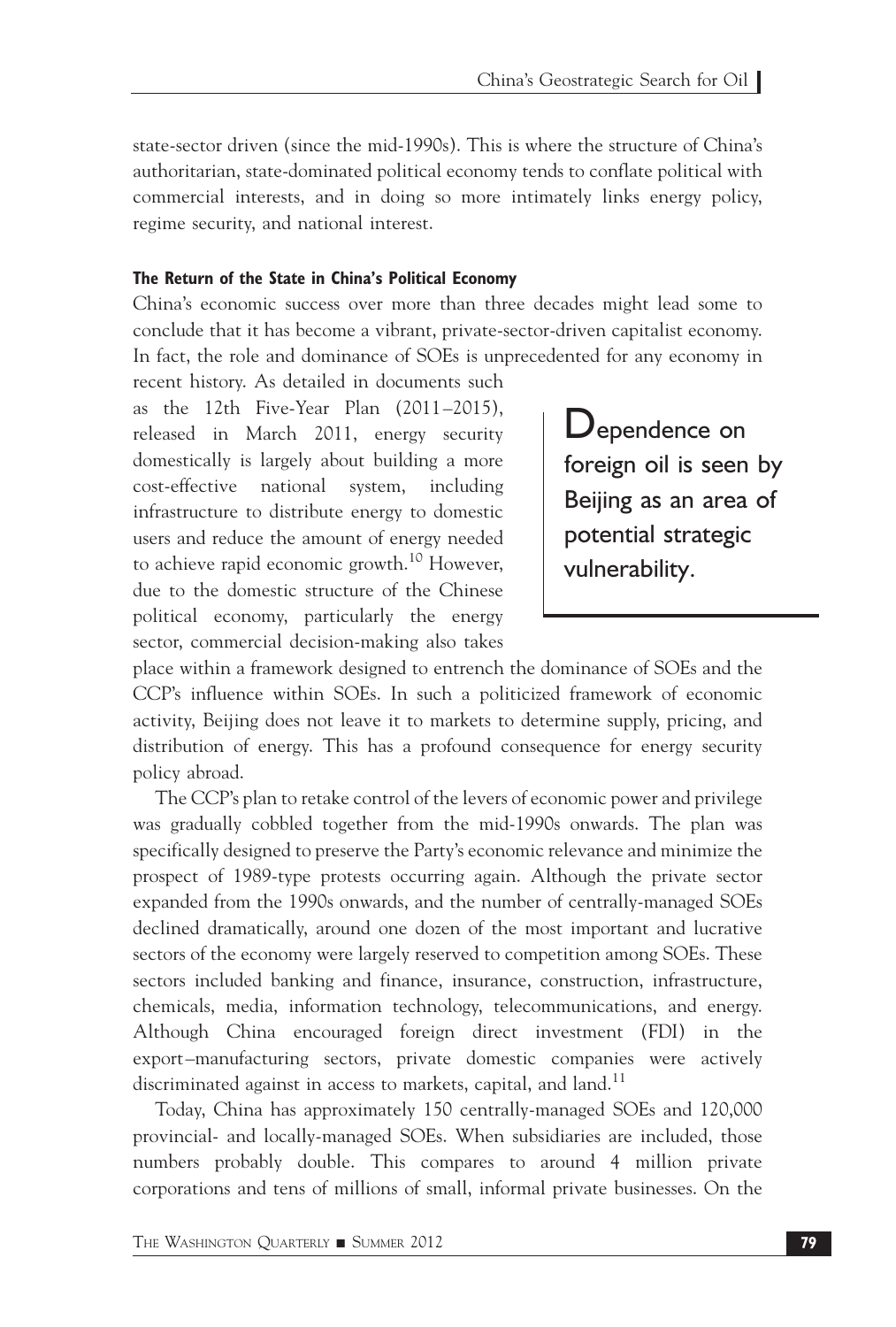face of it, China appears to be a private-sector driven success story. But upon closer inspection, the return of the state in the Chinese political economy is evident from a number of measurements and observations.

One measure is to trace the flow of capital within the Chinese system. Domestically funded fixed-investment is the dominant driver of Chinese GDP growth. China is unusual in that bank loans—drawn from the deposits of its citizens and funneled into state-controlled banks-constitute around 80 percent of all investment activity in the country. State-controlled banks dominate the formal finance sector-private domestic and foreign banks constitute only 2—5 percent of the sector.12

The bias toward the state-controlled sector is clear given the relationship between the state-controlled banks and industrial SOEs. Even though state-controlled enterprises produce 30—50 percent of all output in the country (the precise figure is difficult to determine because of the lack of transparency of shareholding and ownership of Chinese enterprises), they receive over 75 percent of the country's capital, and the figure is rising. SOEs received well over 95 percent of the stimulus money lent out in 2008—2009, and an estimated 85 percent in 2010. The State-owned Assets Supervision and Administration Commission (SASAC) indicates that the assets of SOEs amount to over 66 percent of all assets in the country, up from 60 percent in 2003. Incidentally, this is the reverse of what occurred in China during the 1980s, when the majority of new fixed assets were effectively controlled by the emerging private sector (even if they were formally ''community'' enterprises), and private-sector businesses received over 70 percent of the country's capital.<sup>13</sup>

China generally regards the SOEs' domination of every important emerging sector within the Chinese economy as a strategic priority. For example, the SASAC's ''Guiding Opinion on Promoting the Adjustment of State-Owned Capital and Reorganization of State-Owned Enterprises,'' which was issued in December 2006, expanded strategic sectors to include civil aviation, auto industries, and shipping, in addition to the dozen or so sectors previously designated as critical.<sup>14</sup> According to the "Guiding Opinion," the state was to maintain a majority ownership stake in every major firm in those industry groupings. Although this particular document was not formally ratified by the State Council, it remains a de facto guiding framework for these emerging sectors.

Indeed, the 12th Five-Year Plan explicitly states that ''national champions'' are to take the lead in ''strategic emerging industries'' such as renewable energy, healthcare, biotechnology, high-end equipment manufacturing, energy-efficient vehicles, and information technology. It is made clear in the Plan that the government should ''channel state capital into industries pertinent to national security and the economy through discretionary and rational capital injection or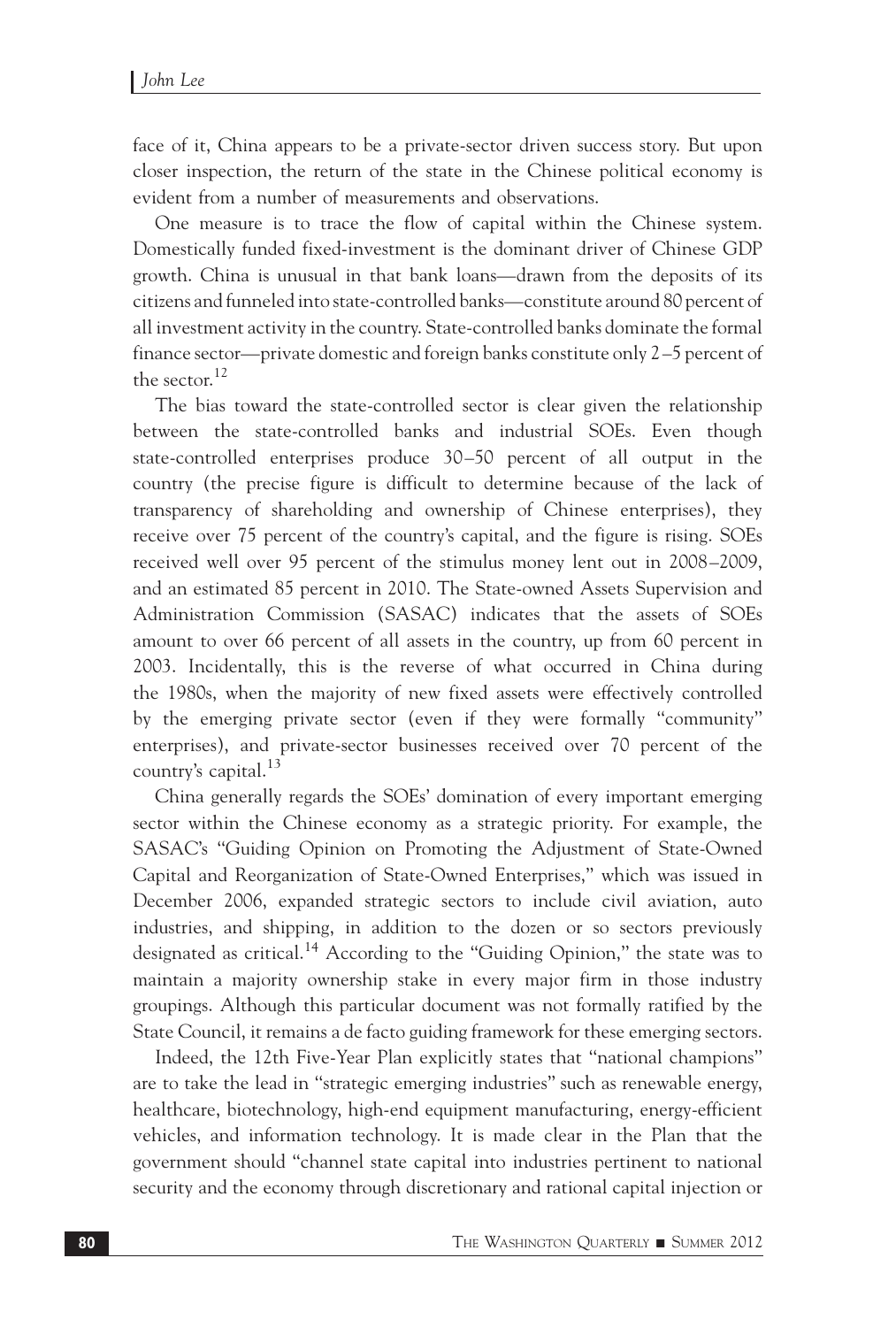withdrawal.'' This includes resources from the formal fiscal budget, but more importantly loans from state-owned banks as well.<sup>15</sup>

Other measures are also telling. The corporate giants emerging from China are almost all state-controlled enterprises. All but approximately 100 of the 2,037 firms listed on the two Chinese stock exchanges are majority-owned by SOEs. The ten largest Chinese firms by revenue and/or profit are all state-controlled. In 2009, two SOEs-China National Petroleum and China Mobile-made more profits than the top 500 private firms in China combined. Indeed, the revenues of the top 20 centrally-managed SOEs amount to more than 50 percent of China's GDP each year.<sup>16</sup>

This state-dominated setup is replicated in the oil sector. In the first years after oil self-sufficiency ended in 1993, Beijing reorganized its oil (and gas) assets and entities into two state-owned firms: the China National Petroleum Corporation (CNPC) and the China Petroleum and Chemical Corporation (Sinopec). CNPC is the dominant upstream player in the sector, and along with its listed entity, PetroChina, accounts for over 66 percent of China's oil output. Sinopec accounts for at least half of the country's downstream activities such as refining and distribution. The state-owned China National Offshore Oil Corporation (CNOOC) is close to being a monopolistic player in offshore oil exploration and production, with other state-owned giants such as Sinochem Group becoming more prominent in offshore oil distribution.

China's onshore and offshore commercial activity in the oil sector is dominated by SOEs. CNPC, Sinopec, and CNOOC are among the 10 largest corporations in China, with a combined market capitalization of around \$500 billion. CNPC and Sinopec are in the top 10 of the 2011 Fortune Global 500 rankings.<sup>17</sup> The SOEs' domination of the sector is enhanced not only through exclusive access to oil assets, development, and distribution, but also through ongoing financing agreements with the state-owned banking sector, which offers the SOEs privileged access to cheap and plentiful credit.

#### Mixing Politics, Business, and Geostrategy

Although SOEs are called upon to nominally behave as profit-making entities, they are viewed ultimately as instruments of the regime. The shares, and therefore assets, of SOEs are held by SASAC (the State Assets Supervision and Administration Commission), which in turn is subject to instructions offered by relevant ministries. The SASAC is controlled by and answerable to China's top administrative and legislative body, the State Council of the National People's Congress. This structure is replicated for provincially- and locally-managed SOEs. The higher strategic objectives and purpose of the SOEs are set by the leadership of the CCP. The vast, opaque, and complicated system of China's ''corporate Leninism'' means that it is not always easy to trace the chain of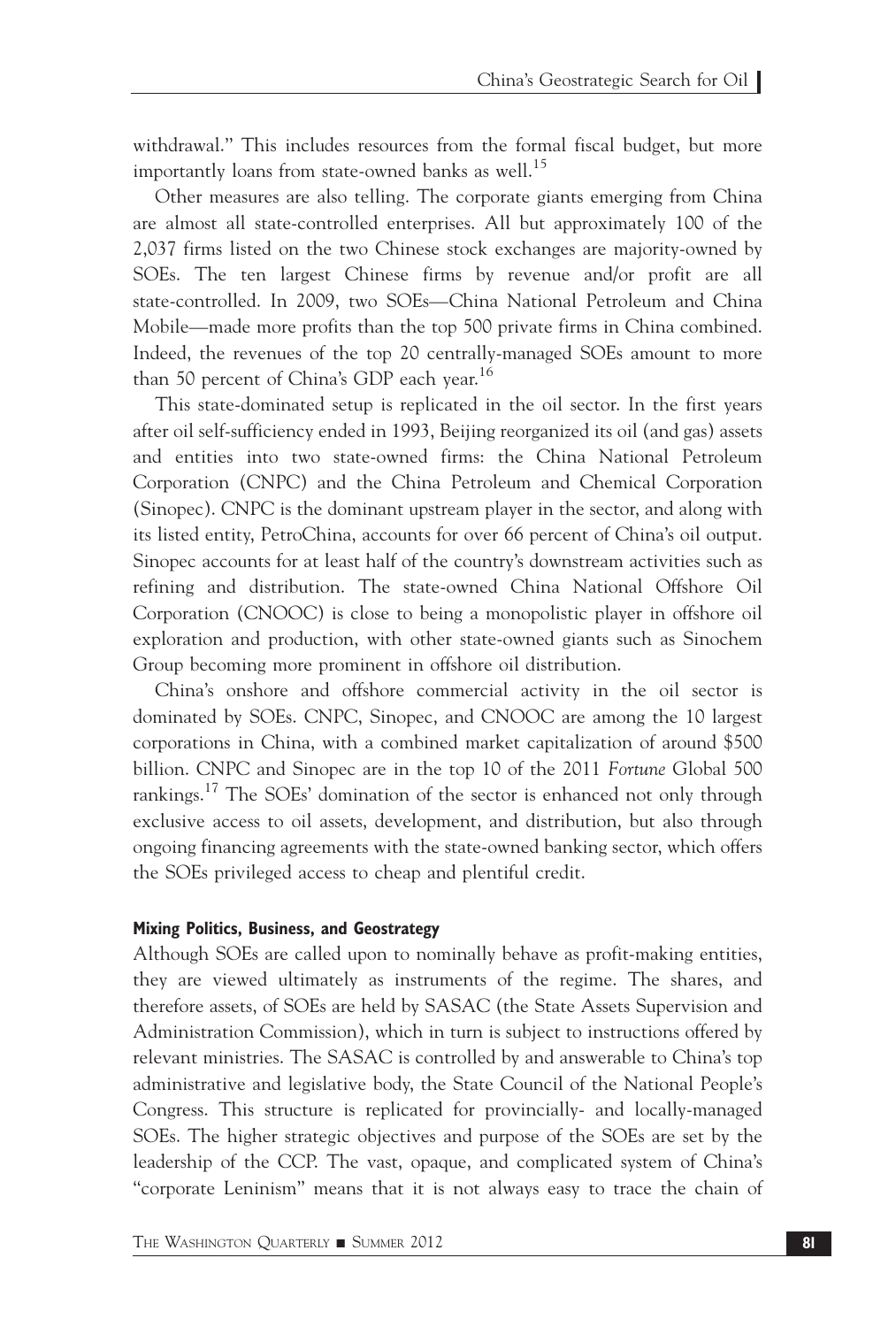decision-making throughout the country's political economy. But the case that SOEs ultimately remain instruments of the Party—or more precisely, have become one interlocking branch of CCP power—is strengthened by examining links between SOE executives and the CCP.

Meticulous research by Professor Minxin Pei revealed that the senior managers of all central SOE enterprises are almost all senior members of the CCP.18 The three most senior positions (party secretary, chairman, and CEO) of the 50 centrally-managed SOEs are appointed directly by the CCP's Central Organization Department (COD), after review and approval by the Standing Committee of the Politburo. The current head of the COD is Li Yuancho, who is a member of the Politburo as well. Almost all appointees are CCP members, and in many cases the CEO and party secretary is the same person. Many of the appointees at these levels were formerly top level provincial officials. The appointments of all remaining senior executives are carried out by the SASAC, which consults with the COD. Once again, the process of appointing officials at these senior levels is replicated in provincial and local SOEs.

Tracing the leadership of China's national oil champions confirms the above findings. The president and party secretary of CNPC is Jiang Jiemin, a former deputy governor of Qinghai Province. The president and party secretary of CNOOC is Fu Chengyu, a member of the CCP's Central Discipline Committee. Fu's predecessor at CNOOC was Wei Liucheng, who was subsequently appointed as the committee secretary of Hainan, the province's highest political post. The president of Sinopec, Su Shulin, was previously the vice minister of Liaoning Province.

By ensuring that only state-owned entities become the dominant and influential Chinese players in upstream and downstream domestic and international markets, the ability of powerful elements within the CCP to shape and execute energy policy is immeasurably enhanced. Since private-sector entities are prevented from playing major roles in the energy sectors, commercial decisions tend to be disproportionately influenced by political interests and considerations-whether these be shaped by individual, Party, or national interests.

Ensuring cheap and reliable energy for the Chinese economy remains a paramount economic and political objective, but strategies to achieve this must take into account the evolving and complex state-dominated framework. The domestic and international operation of open commodity markets presumes that firms are primarily driven by commercial incentives and compete alongside rational commercial and cost restraints, leading to better outcomes, namely market-based pricing and more efficient supply and distribution.

China's state-dominated domestic and international approach to energy security hedges against strictly market outcomes by prioritizing a CCP-first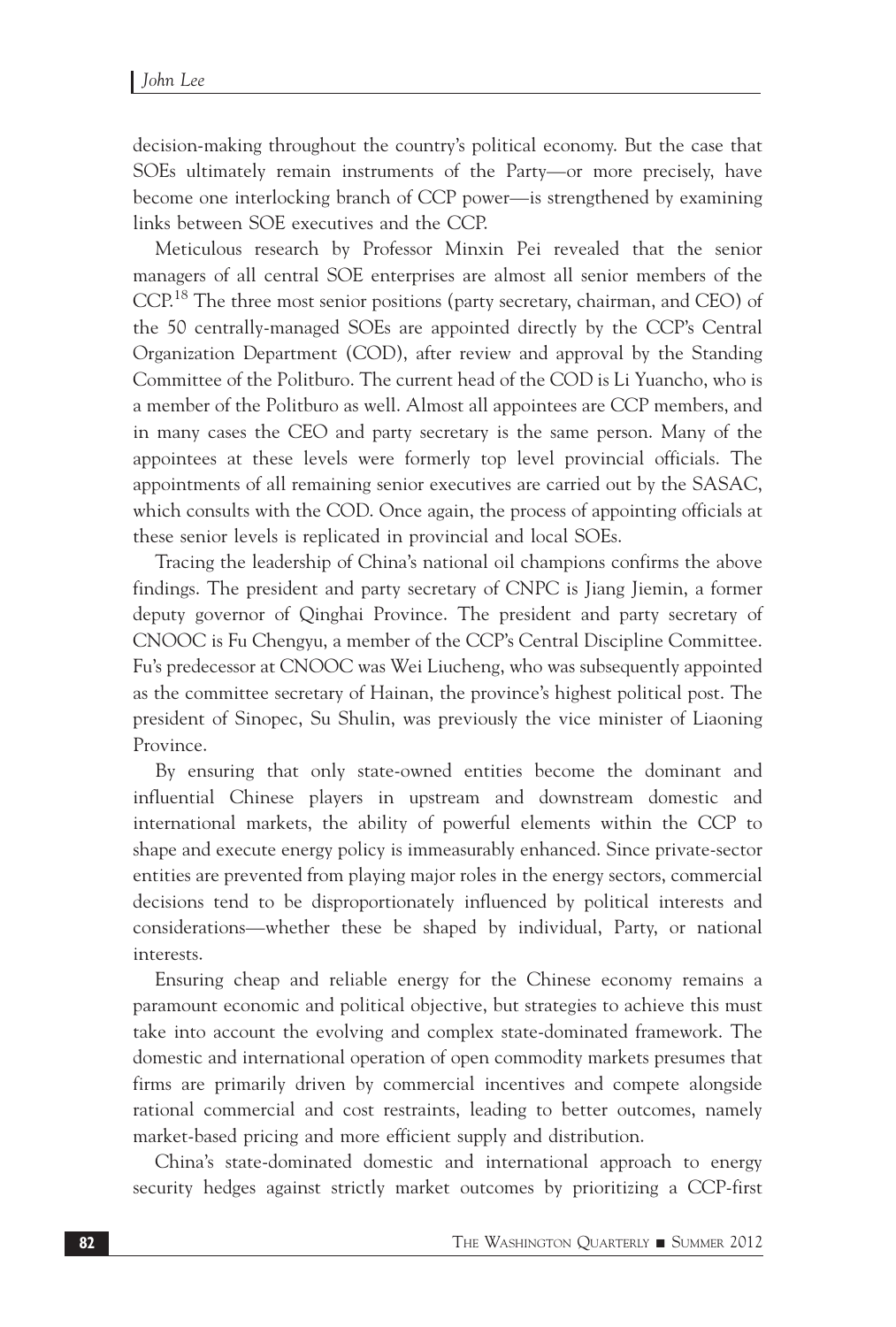mindset in the domestic market and a China-first mindset in international oil markets. In other words, efficient pricing and distribution is secondary in Chinese energy policy to priorities of the party and the state. The lack of clear chains of authority in the labyrinthine Chinese system means that a predictable and coherent energy security remains elusive. But it is evident that the rationality of markets is only one comparatively minor factor shaping Chinese energy policy.

## China's ''Going Global'' Hedging Strategy

Although the term ''energy security'' has been used in Chinese strategic documents since at least the early 1990s, it was not formally prioritized as a national security issue of the highest importance until early this century.<sup>19</sup> From 2003 onwards, the government of President Hu

Jintao and Premier Wen Jiabao cobbled together a ''going global'' strategy to address China's oil shortage. With CNPC and Sinopec controlling exploration, production, and distribution at home, CNOOC was asked to take the lead in acquiring overseas assets and companies in order to lock in supplies of oil (recently CNOOC has been joined by CNPC and Sinopec in offshore

China prioritizes the party and the state over pricing and distribution.

activity). CNPC's international subsidiaries-CNPC International (CNPCI) and the China National Oil and Gas Exploration Development Corporation (CNODC)—now account for around two-thirds of CNPC's profits.<sup>20</sup>

Although Chinese SOEs are active players in the international commodity markets, the domestic mindset of not allowing the free market to dictate commercial activity in ''strategic sectors'' is predictably replicated in Beijing's attitude toward the offshore component of energy security policy. The latter is, in the view of one German analyst, simply ''too important to be left to market forces alone."<sup>21</sup> That the state-based approach could actually increase energy insecurity through inefficient refining and distribution practices, which lead to artificially higher prices, is seemingly of little concern to Beijing, reaffirming the reality that Chinese economic objectives (which would be better met by a greater number of domestic and international private-sector players operating under market principles) remain largely subordinate to political considerations.

On the back of the de facto guarantee of cheap and plentiful credit from China's compliant ''Big Four'' state-owned banks, China's oil companies have spread their financial interests far and wide. After much internal discussion in the mid-1990s, Chinese National Oil Companies (NOCs) such as Sinopec, CNPC and CNOOC began investing in countries such as Sudan, Venezuela,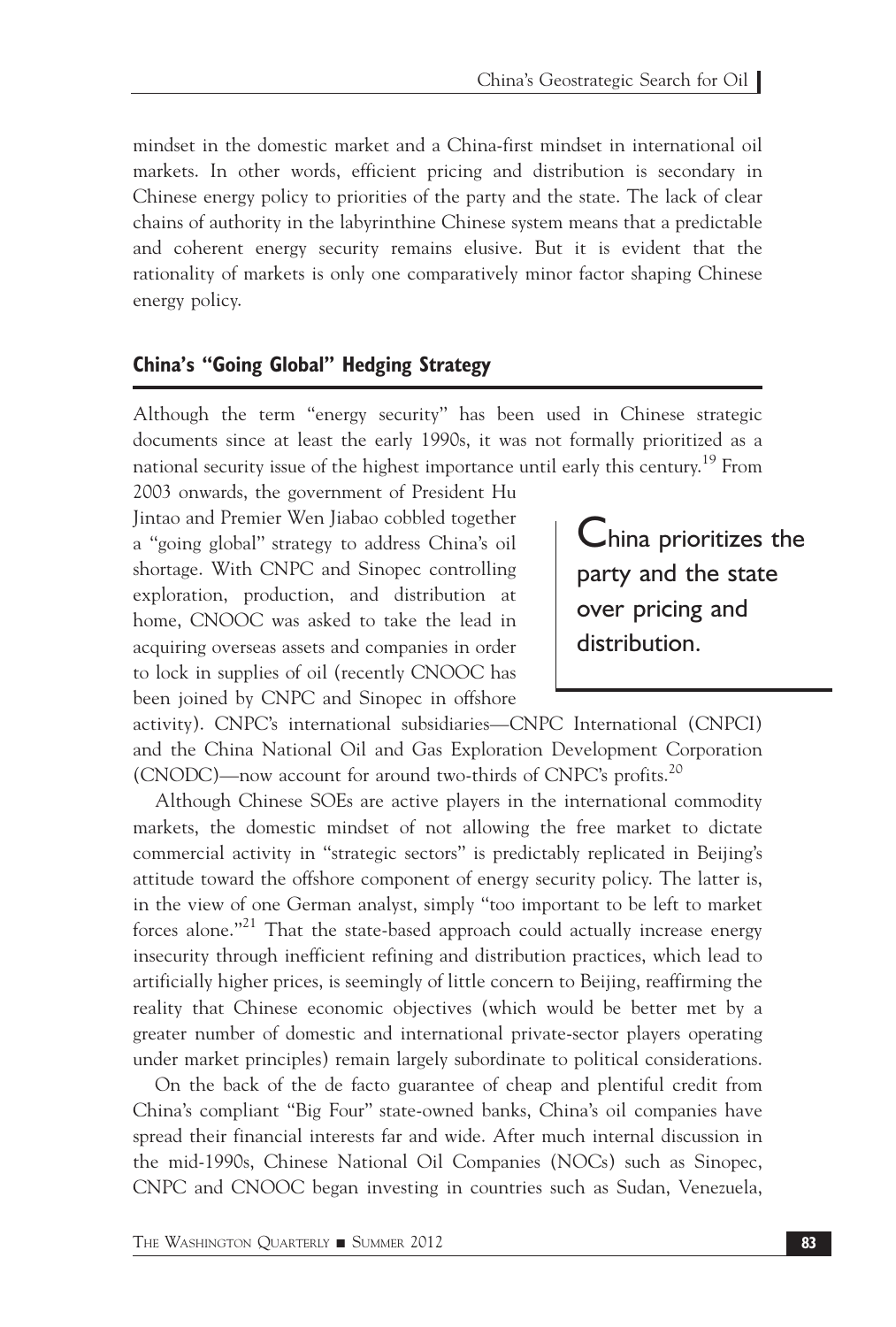Iraq, Kazakhstan, Ecuador, Indonesia, Iran, and Myanmar. When President Hu assumed power in 2003, Beijing expanded into African countries such as Algeria and Gabon, into the Middle East (Egypt and Iran), and into countries such as Argentina, Brazil, and Canada. NOCs now operate in over 30 countries and have equity production (i.e., the SOEs own or have controlling stakes in actual offshore oilfields) in at least 20 countries.

Figures for 2010 reveal that 23 percent of China's offshore equity oil production was in Kazakhstan, 15 percent in both Sudan and Venezuela, 14 percent in Angola, five percent in Syria, four percent in Russia, and three percent in Tunisia. Nigeria, Indonesia, Peru, Ecuador, Oman, Columbia, Canada, Yemen, Cameroon, Gabon, Iraq, Azerbaijan, and Uzbekistan make up the remaining 20 percent.<sup>22</sup> Chinese offshore equity production amounts to around 28 percent of total current Chinese importing requirements, which were 4.8 million barrels per day in  $2010<sup>23</sup>$  NOC owned/controlled offshore sites are currently producing around 1.37 million barrels per day, and known new purchases of offshore sites suggest that Chinese NOCs' overseas equity production will reach around two million barrels per day by  $2020$ ,  $24$  which is significantly less than the official 2020 target of four million.<sup>25</sup>

For Beijing, diversifying its guaranteed sources of oil is an essential hedge against disruption in normal offshore supply caused by commodity markets. The geoeconomic approach of heavy reliance on purchasing oil in international commodity markets leaves the Chinese economy exposed to spikes in oil prices. Such price spikes could be the result of political unrest in a major oil exporting country such as Saudi Arabia, geopolitical events that might lead to Western sanctions against a major supplier such as Iran, or a rise in global demand, which occurred just prior to 2008. Locking up guaranteed offshore sources of oil is not necessarily, however, an effective hedge in the event of a major war with the United States, since Chinese offshore equity oil still needs to be transported to China, which the United States could interdict during a war.

Hedging against the whims and vagaries of commodity markets means that Chinese NOCs participate in global commodity markets when conditions are benign. Although Chinese companies are not transparent about transactions in oil markets, there is strong anecdotal evidence from 2008-2010 that Chinese NOCs sold a significant portion of their offshore equity oil on local and international markets under benign conditions instead of shipping the resource back into China.<sup>26</sup> This makes sense given the cost of transporting oil from many equity fields. Also, China does not have the domestic refining capabilities necessary to handle such additional volume, meaning it would have to rely on costly third-party refineries. This would be much more expensive than sourcing oil on international markets. But locking up resources through offshore equity oil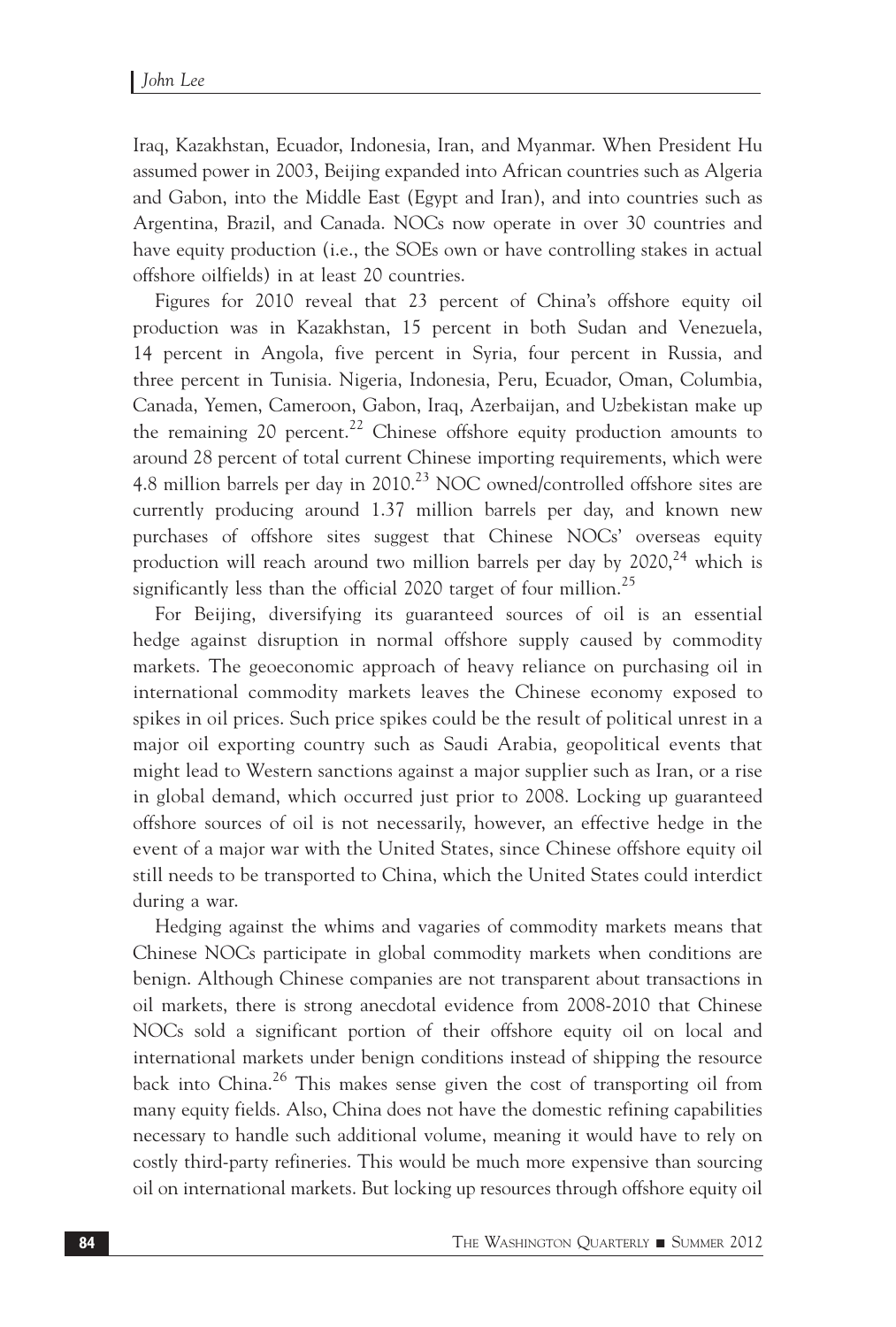gives China the option of hedging, or of bypassing, commodity markets should they deteriorate.

## Implications of a ''China First'' Hedge

Even though other countries such as India use NOCs to acquire resources and technology in international energy markets, many western governments are uniquely wary and even distrustful of Chinese intentions for several reasons. The intimate and opaque role of the CCP in shaping the commercial activities of SOEs in domestic and international markets creates suspicion.<sup>27</sup> China's 2001 ascension into the World Trade Organization (WTO) heightened international expectations for China to accelerate market-based reforms, which would include extensively separating the regime and state from commercial activity. But the opposite has occurred, giving rise to legitimate fears that Chinese NOCs exist to further Chinese strategic interests abroad, in addition to engaging in normal commercial activity. For many, Beijing's apparent attempt to strong-arm Tokyo by halting exports of rare earth metals to Japan, following a 2010 confrontation in disputed waters in the East China Sea, illustrates the blurred line between resource policy and strategic policy in China.<sup>28</sup>

Upstream acquisitions by Chinese SOEs tend to cause the most alarm because Chinese NOC ownership of below-ground assets plays into fears that China will lock up oil supplies and distort international oil markets to the detriment of other economies. These fears are exacerbated because Beijing's standard modus operandi is to pursue a political route for its NOCs to gain favored access with host governments, fueling suspicion that energy security is but one sub-component of broader Chinese geostrategy.

All these concerns should be considered in the context of the ongoing debate as to whether authoritarian China can emerge as a ''responsible stakeholder'' in a pre-existing liberal economic order. That the broad strategic competition between the United States, the leader of this liberal order, and China appears to be deepening, even as China's importance and integration into the global economy intensifies, isn't helping the situation.

#### Limited Implications for Energy Markets

Although Chinese NOCs have sold a significant proportion of their offshore equity oil on local and international commodity markets, that has done little to assuage fears that China could lock up equity oil supplies and potentially disrupt supplies to other markets in the future. After all, "going global" is an explicit component of the country's energy security strategy. NOCs must be treated to some degree as tools of the state, considering that Beijing periodically instructs state-owned banks to rush cheap loans to them. In the event of a significant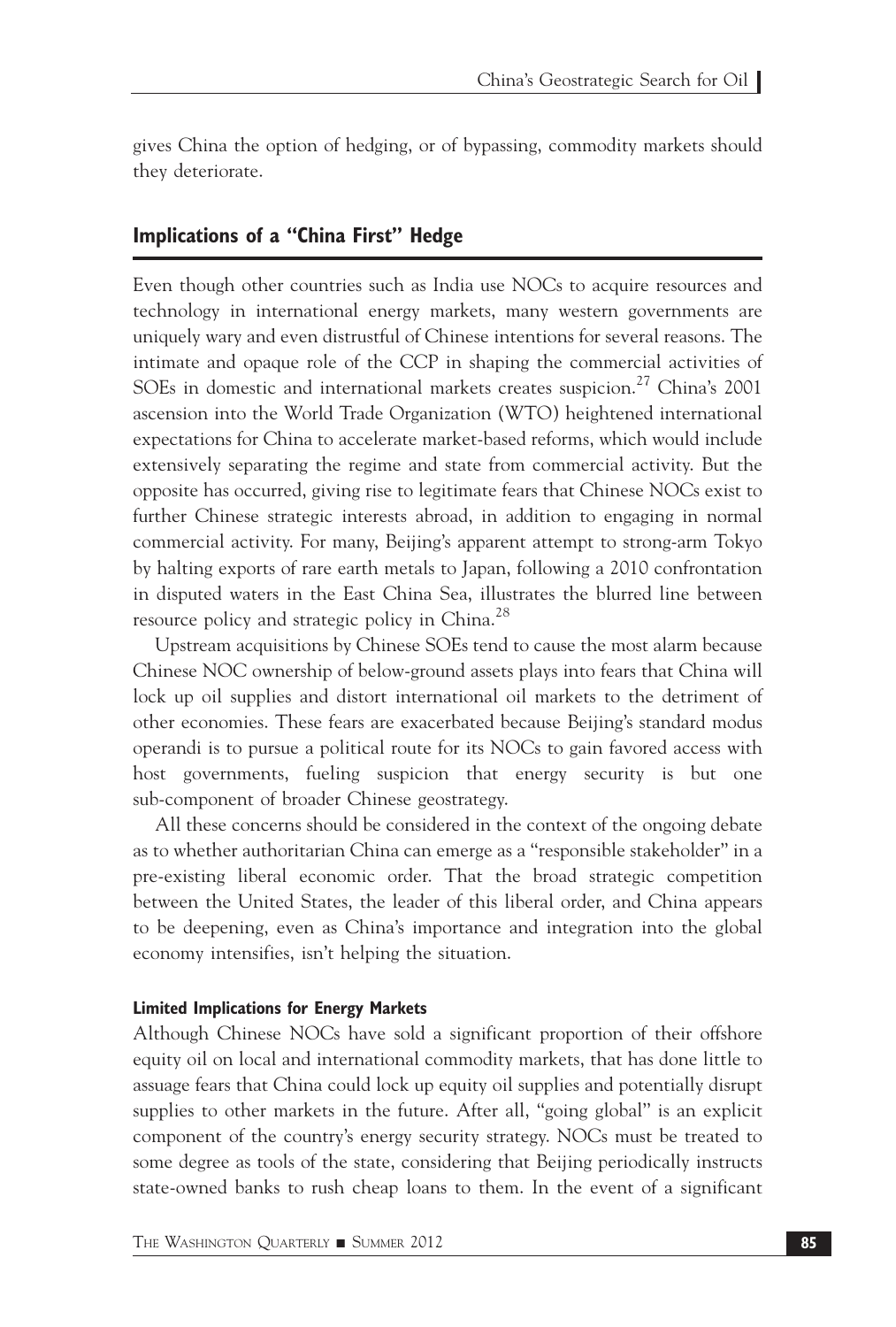disruption to oil markets, the political imperative of economic growth probably means that as much offshore equity oil as is needed would be redirected to the Chinese domestic market, in order to mitigate the effects of an interruption in economic activity. However, even if one is suspicious that China would respond in this manner, it would be misguided to be too alarmist about the impact of such action on energy markets themselves.

The numbers tell the story. In 2010, Beijing's offshore equity oil production was around 1.37 million barrels per day, which meets only around 28 percent of its daily importing needs. Production by the next ten largest oil producers (not including China) is around  $62.37$  million barrels per day.<sup>29</sup> The global oil export trade is around 64 million barrels per day in total.<sup>30</sup> By these estimates, offshore equity oil controlled by Chinese NOCs makes up just over 2 percent of all oil exports each year.

Even by 2020, the most optimistic estimates place Chinese offshore oil equity production at 2 million barrels per day. Estimates put the global supply of oil at a plateau of around 70 million barrels per day at that time, with such production levels stable until  $2035$ <sup>31</sup> Although such forward estimates cannot fully account for all factors (such as when peak oil is reached at certain oil fields, unrest in oil-producing countries, etc.), the point remains that Beijing's capacity to disrupt global supply and increase the energy insecurity of other states by locking in offshore oil is far less significant than some alarmist views imply.

What about oil reserves? Of the world's estimated 1.3 trillion barrels of proven oil reserves in the ground, more than half are in the Middle East, with Latin America and North America next in line. (Africa has possibly 15 percent of current proven reserves.) Major oil exporters in the Middle East—such as Saudi Arabia, Iraq, and Kuwait—in addition to other major exporters, such as Brazil, utilize their own SOEs to protect their country's interests as major producers. For Beijing's locking-in policies to significantly disrupt international markets, Chinese NOCs would have to dominate the largest Middle Eastern players by controlling oil assets in countries such as Saudi Arabia. But none of these major oil-exporting countries would want the geopolitical eruptions and economic turmoil that could follow from allowing one importer, including China, to lock in significant quantities of supply. Of all Middle Eastern oil-producing countries, only Iraq and Oman have allowed Chinese NOCs to take an equity stake in oil assets, and only in insignificant quantities.<sup>32</sup>

Chinese loan-for-oil agreements in places such as Iran and Russia could cause alarm for some, raising fears that China would be able to lock up oil supplies even if Chinese NOCs do not actually own a significant proportion of these oil assets. Since 2009, Beijing has concluded at least 12 of these loan-for-oil deals with interests in Russia and Venezuela, in which promises are made to sell an agreed amount of oil from selected fields to China (rather than in international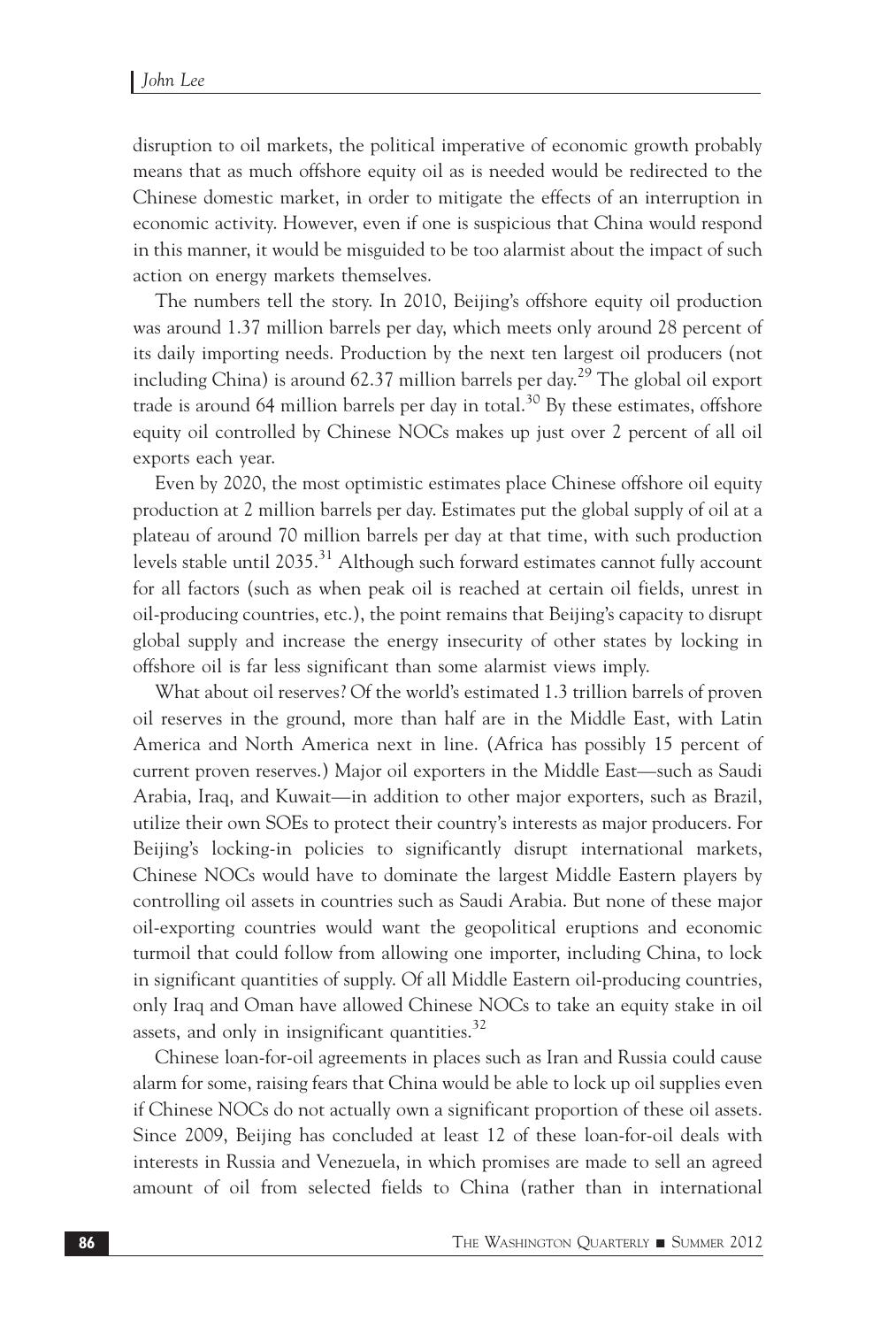commodity markets or other countries). Beijing has facilitated similar loan-for-oil deals between Chinese NOCs and oil interests in Angola, Bolivia, Brazil, Ecuador, Ghana, Kazakhstan, Russia, Turkmenistan, and Venezuela. By the end of 2010, such 'locking supply' deals were worth at least \$90 billion.<sup>33</sup>

A closer inspection of the available information on loan-for-oil deals confirms that these arrangements are not sufficient to threaten supply to other major oil importers.<sup>34</sup> The largest known Chinese long-term loan-for-oil deals signed since 2009 include a \$10 billion agreement with Brazil in February 2009, a \$4 billion agreement with Venezuela in February 2009, and a \$15 billion agreement with Kazakhstan in April 2009. Terms include Chinese NOCs buying 200,000—250,000; 200,000; and 300,000 barrels per day, respectively, at market prices.<sup>35</sup> Other deals include around \$10 billion in a long-term financing plan to help state firms in Venezuela develop the Junin 4 block field, which could produce 2.9 billion barrels of oil over the next 25 years (or about 317,000 barrels per day.)<sup>36</sup> Once again, China's capacity to significantly disrupt supply to other major oil importers is extremely limited at these volumes.

Finally, as peak crude oil production is reached in many existing oil fields, new fields will have to be found to meet rising oil demand. The IEA predicts that current crude oil production in existing fields, which produced 69 million barrels per day in 2010, will only produce 22 million in 2035. This means that additional capacity from new fields will need to increase by around 17 million barrels per day by 2020, and 47 million barrels per day by  $2035.^{37}$ 

From 2010—2035, Iraq, Saudi Arabia, Kuwait, Brazil, and Kazakhstan will be able to significantly increase production from new fields. Countries such as China, Russia, and Venezuela are projected to suffer significant declines in oil production during this period. Africa, which will supply approximately 12 percent of global oil resources leading up to 2035 (based on currently known recoverable oil resources), $38$  will not be a dominant player in the future. Moving forward, the significance of the majority of Beijing's supposed portfolio of compliant states willing to sell significant oil assets to Chinese NOCs will decline in their role in global oil supply.

#### The Real Impact of China's Oil Diplomacy

Skepticism about the wisdom of China's geostrategic approach to energy security, particularly with respect to oil, is intensifying. Some analysts now argue that China's energy security objectives are better achieved through fuller participation in global commodity markets, while others suggest that Beijing's oil diplomacy is driving it closer toward pariah states, to China's ultimate detriment.<sup>39</sup>

Chinese NOCs often pay a premium for equity oil assets, yet end up selling much of the oil to local and regional commodity markets because shipping costs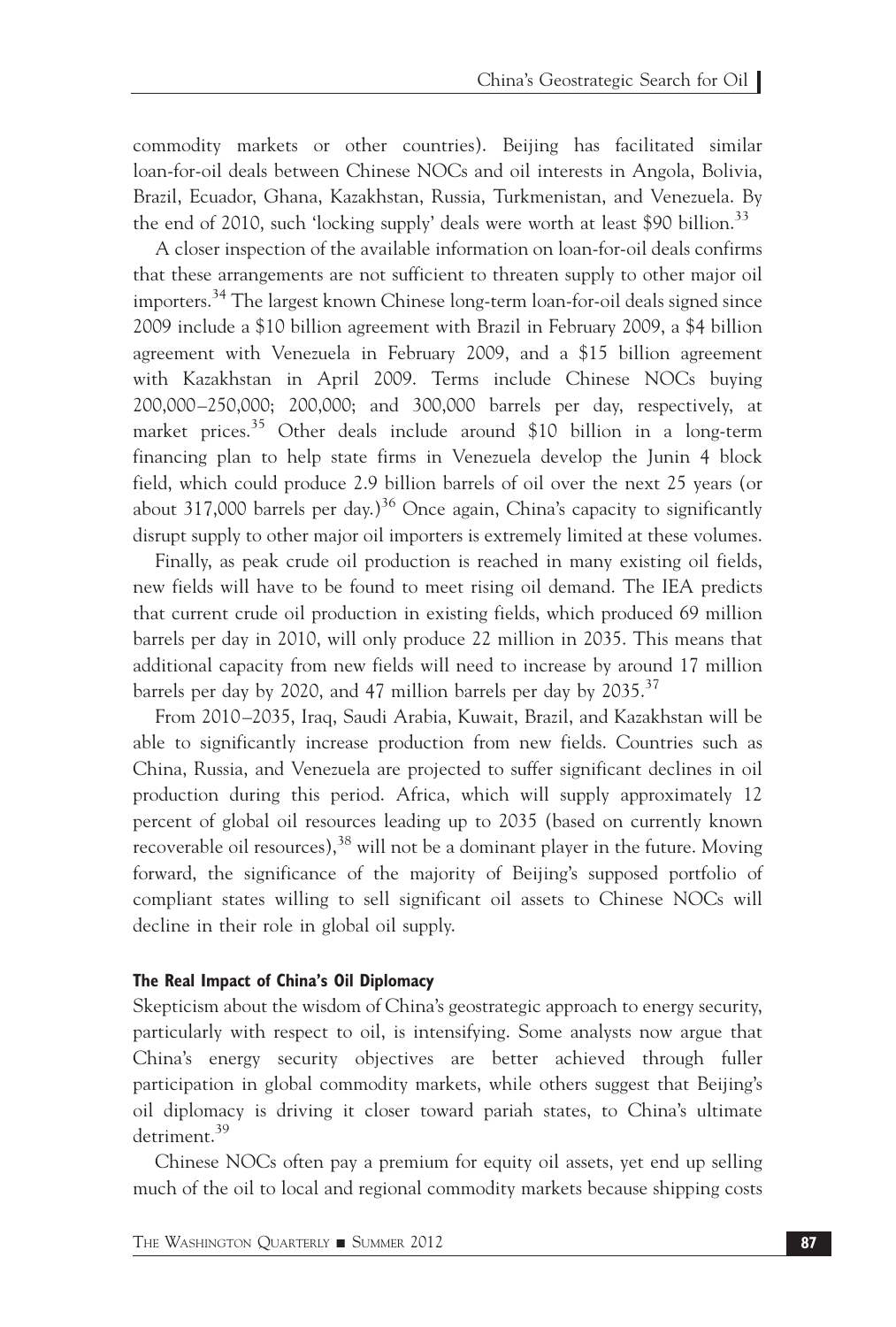Domestically, China's markets are designed to ensure that state-owned interests dominate.

and inadequate domestic refining capabilities make the costs of shipping these assets home exorbitant. Loan-for-oil agreements carry considerable political and economic risk, as argued earlier. Despite the size of the firms, China's three big NOCs still lack the technology and expertise of their international rivals-meaning that exploration, extraction, refining, and distribution of these oil assets is still done inefficiently and expensively by

international standards. There is little evidence that the United States is willing and able to distort international energy markets to China's detriment, and it is access to the relatively efficient and transparent commodities markets around the world that has allowed China to fulfill its energy needs from foreign sources.

Nevertheless, Beijing's determination to hedge against a market approach to energy (i.e., sourcing oil from freely traded commodity markets) will persist. The current, somewhat counterproductive mindset is ingrained from a political economy that does not leave it to markets when it comes to every important sector of the economy. Using the hand of the state to orchestrate the rise of national champions in key markets is imperative for the CCP to retain its economic relevance in a rapidly modernizing economy. Creating enormous NOCs under instructions to ''go global'' is an important component of energy and economic security, and therefore regime security.

In many respects, China is exploiting opportunities left behind in countries ignored by Western firms due to those countries being pariahs and subject to sanctions, or else because they present commercial opportunities subject to unacceptably high political and economic risks. The mindset and approach of mixing politics and business, so characteristic of the operation of the Chinese political economy, generally works best in these shunned countries which are looking for valuable capital free of governance or reform conditions.

There is no evidence that China's oil diplomacy was preconceived in order to deliberately complicate U.S. and other Western interests in various parts of the world. But in the opportunistic search to lock in oil assets, Beijing has paved the way for its NOCs by deepening comprehensive relations with countries such as Iran, Sudan, and Venezuela, while Western governments have been attempting to isolate regimes in these countries.

Because China seeks privileged access or purchasing rights to oil assets for its NOCs, sweetening the deal for governments and regimes in these countries (who invariably control the vast majority of the oil assets) involves a comprehensive set of political, diplomatic, and economic incentives—not just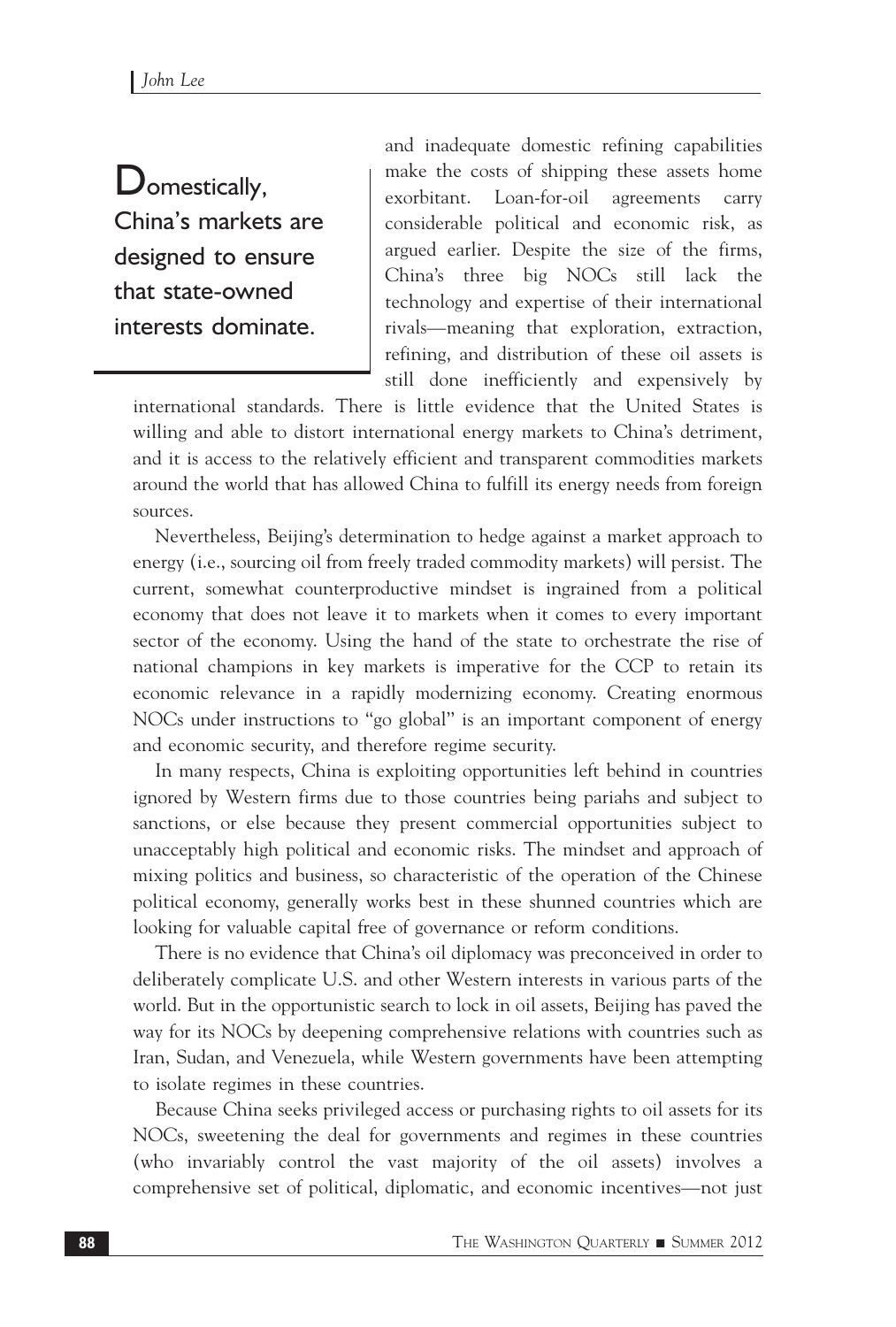economic aid and financing but also diplomatic cover in institutions such as the UN Security Council. Unlike liberal democracies where strategic coordination of politics, regulatory procedure and approval, state financing and commercial interest, and popular opinion is much more difficult, the structure of China's authoritarian political economy and its practices mean that Beijing is far more willing to negotiate a deal with governments and regimes in poorer-governed countries, and is far more efficient at concluding these agreements.

In strategic sectors such as energy, winners and losers are determined by political considerations.

Beijing is well aware that it has a comparative advantage over Western governments when it comes to dealing with regimes in weak, failing, or failed states, and it is therefore unlikely to relinquish the perceived advantage. Chinese NOCs can step into Iran where Western firms have been barred by sanctions. For nations such as Angola that are unwilling or unable to meet the transparency and accountability requirements of the World Bank or other international lenders, a Chinese deal can provide an economic and political lifeline. Put simply, whenever and wherever there are significant energy assets for sale, there are few political, diplomatic, commercial, or ethical issues preventing Chinese NOCs from bidding.

It is telling that China has rejected invitations to join organizations such as the IEA, despite U.S. and IEA officials openly supporting a special non-Organization for Economic Co-operation and Development (OECD) membership for China. One reason for Chinese reticence is the obligation to be more transparent about its energy agreements with other countries (particularly with Sudan and Iran). Beijing often sees multilateral cooperation as a "Trojan Horse" for furthering U.S. and Western interests.<sup>40</sup>

## It's Affecting Diplomacy, not Energy

There is much evidence to suggest that China's geostrategic approach does not actually further the country's energy security objectives, especially when it comes to securing oil. The vast majority of China's oil imports come from openly traded local and international commodity markets, and the most dangerous threat to that supply are domestic disruptions in major oil-producing nations such as Saudi Arabia-factors beyond Beijing's control. Moreover, the peacetime interdiction of China-bound oil tankers by the U.S. Navy is inconceivable since it would severely damage U.S. standing as a provider of impartial public security goods,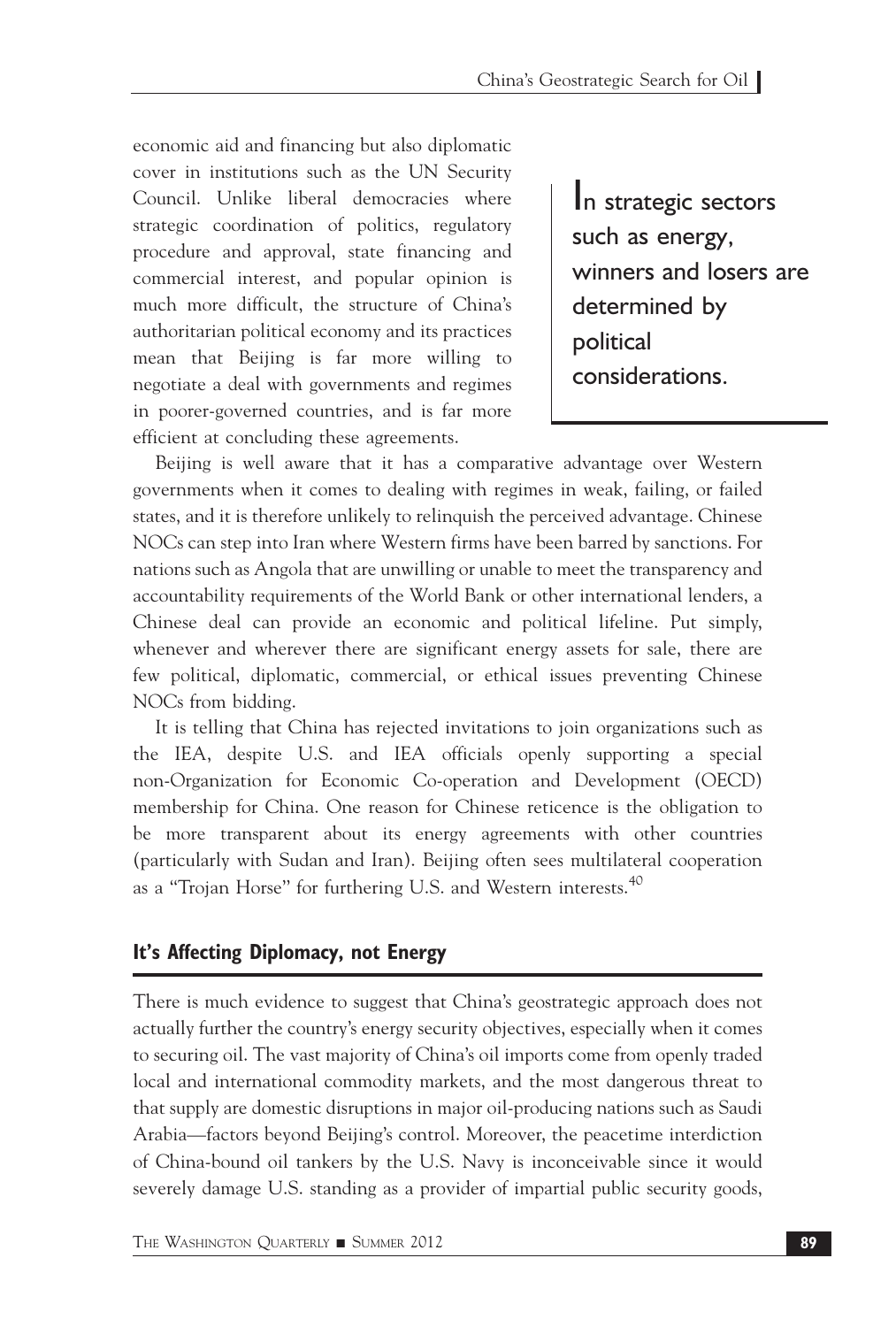decimate the appetite in many capitals for hosting U.S. naval assets, and wreak enormous damage to the U.S. and global economy.

In the face of such realities, it is tempting to conclude that Chinese energy insecurities are grounded on a senseless paranoia and misunderstanding, and therefore it should be a relatively easy argument to convince Beijing to abandon its geostrategic mindset in the search for oil. Yet, Beijing's mindset needs to be placed alongside enduring domestic and geopolitical factors that work against a more "enlightened" market-based view of securing its energy needs. Domestically, markets are designed to ensure that state-owned interests dominate. In key strategic sectors such as energy, winners and losers are not determined through the operation of the free market, but by political interests and considerations. Likewise, in securing oil from overseas, Beijing's China-first mindset prevails.

Nevertheless, China's energy policies are not significant enough to cause significant disruptions in global energy markets. The greatest casualty of Chinese energy policies is that they provide diplomatic protection to countries such as Iran, and cause diplomatic problems for the United States, the West, and those seeking to reinforce the liberal international order more broadly. Even if the best we can hope for is Chinese pragmatism, the journey will still be a turbulent one. And energy policy and competition over resources is just one manifestation, albeit an important one, of this troubling reality.

#### **Notes**

- 1. Robert A. Manning, ''The Asian Energy Predicament,'' Survival 42, no. 3 (Spring 2000): pp. 73—88.
- 2. See ''World coal prices set to rise in the next 5 years: IEA,'' People's Daily, December 15, 2011,<http://english.peopledaily.com.cn/90778/7677210.html>.
- 3. U.S. Energy Information Administration, ''Country Analysis Briefs—China,'' [http://](http://www.eia.gov/cabs/china/Full.html) [www.eia.gov/cabs/china/Full.html](http://www.eia.gov/cabs/china/Full.html).
- 4. See ''BP Statistical Review of World Energy 2011,'' [http://www.bp.com/sectionbody](http://www.bp.com/sectionbodycopy.do?categoryId=7500&contentId=7068481)[copy.do?categoryId](http://www.bp.com/sectionbodycopy.do?categoryId=7500&contentId=7068481)[-](http://www.bp.com/sectionbodycopy.do?categoryId=7500&contentId=7068481)[7500&contentId](http://www.bp.com/sectionbodycopy.do?categoryId=7500&contentId=7068481)[-](http://www.bp.com/sectionbodycopy.do?categoryId=7500&contentId=7068481)[7068481.](http://www.bp.com/sectionbodycopy.do?categoryId=7500&contentId=7068481)
- 5. Ibid.
- 6. See Marc Lanteigne, ''China's maritime security and the 'Malacca Dilemma','' Asian Security 4, no. 2 (2008): 143—161.
- 7. ''China's Premier Wen Jiabao Targets Social Stability,'' BBC, March 5, 2011, [http://](http://www.bbc.co.uk/news/world-asia-pacific-12654931) [www.bbc.co.uk/news/world](http://www.bbc.co.uk/news/world-asia-pacific-12654931)-[asia](http://www.bbc.co.uk/news/world-asia-pacific-12654931)-[pacific](http://www.bbc.co.uk/news/world-asia-pacific-12654931)-[12654931](http://www.bbc.co.uk/news/world-asia-pacific-12654931)
- 8. See John Lee, Will China Fail? (Center for Independent Studies Press, 2009), pp. 53—106; David Li, ''Large Domestic Non-Intermediated Investments and Government Liabilities — Challenges Facing China's Financial Sector Reform,'' Tsinghua University's Center for China in the World Economy Paper, April 4, 2006.
- 9. See ''BP Statistical Review of World Energy 2011,'' [http://www.bp.com/sectionbody](http://www.bp.com/sectionbodycopy.do?categoryId=7500&contentId=7068481)[copy.do?categoryId](http://www.bp.com/sectionbodycopy.do?categoryId=7500&contentId=7068481)[-](http://www.bp.com/sectionbodycopy.do?categoryId=7500&contentId=7068481)[7500&contentId](http://www.bp.com/sectionbodycopy.do?categoryId=7500&contentId=7068481)[-](http://www.bp.com/sectionbodycopy.do?categoryId=7500&contentId=7068481)[7068481.](http://www.bp.com/sectionbodycopy.do?categoryId=7500&contentId=7068481)
- 10. See ''China announces 16% cut in energy consumption per unit of GDP by 2016,'' Xinhua, March 5, 2011, [http://news.xinhuanet.com/english2010/china/2011](http://news.xinhuanet.com/english2010/china/2011-03/05/c_13761876.htm)-[03/05/c\\_](http://news.xinhuanet.com/english2010/china/2011-03/05/c_13761876.htm) [13761876.htm](http://news.xinhuanet.com/english2010/china/2011-03/05/c_13761876.htm)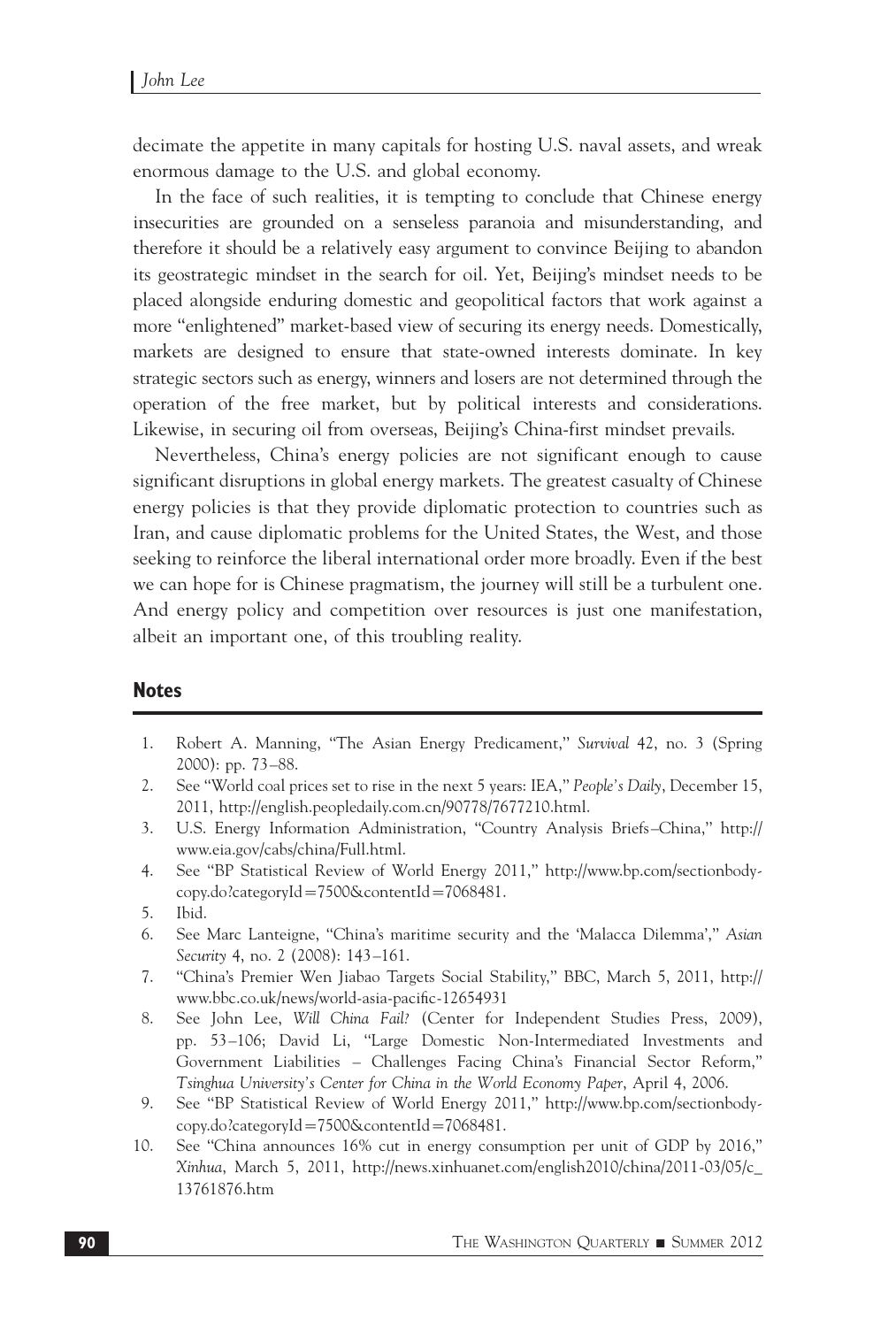- 11. See Minxin Pei, China's Trapped Transition (Cambridge, MA: Harvard University Press, 2006).
- 12. See Michael F. Martin, ''China's Banking System: Issues for Congress,'' Congressional Research Service Report, February 20, 2012, [www.fas.org/sgp/crs/row/R42380.pdf](http://www.fas.org/sgp/crs/row/R42380.pdf)
- 13. See Yasheng Huang, Capitalism with Chinese Characteristics: Entrepreneurship and the State (New York: Cambridge University Press, 2008), pp. 50—108.
- 14. See Andrew Szamosszegi and Cole Kyle, ''An Analysis of State-Owned-Enterprises and State Capitalism in China,'' U.S.-China Economic and Security Review Commission, October 26, 2011, [http://www.uscc.gov/researchpapers/2011/10\\_26\\_11\\_CapitalTrade-](http://www.uscc.gov/researchpapers/2011/10_26_11_CapitalTradeSOEStudy.pdf)[SOEStudy.pdf](http://www.uscc.gov/researchpapers/2011/10_26_11_CapitalTradeSOEStudy.pdf)
- 15. See John Lee, ''China's Corporate Leninism,'' The American Interest 7, no. 5, May/June 2012: pp. 36—45.
- 16. Ibid.
- 17. ''Global 500 for 2011'', Fortune Magazine, [http://money.cnn.com/magazines/fortune/](http://money.cnn.com/magazines/fortune/global500/2011) [global500/2011](http://money.cnn.com/magazines/fortune/global500/2011)
- 18. See Minxin Pei, China's Trapped Transition (Mass: Harvard University Press, 2006.)
- 19. See Jaewoo Choo, ''Energy cooperation problems in Northeast Asia: Unfolding the reality,'' East Asia 23, no. 3 (2006): pp. 91—106.
- 20. Suisheng Zhao, ''China's Global Search for Energy Security: Cooperation and Competition in the Asia-Pacific,'' Journal of Contemporary China 17, no. 55 (May 2008): pp. 207—227, at 210.
- 21. See Heinrich Kreft, ''China's quest for energy,'' Policy Review, no. 139 (October 1, 2006), [http://www.hoover.org/publications/policy](http://www.hoover.org/publications/policy-review/article/7941)-[review/article/7941.](http://www.hoover.org/publications/policy-review/article/7941)
- 22. Julie Jiang and Jonathan Sinton, ''Overseas Investments by Chinese National Oil Companies,'' International Energy Agency, February 2011, [http://www.iea.org/papers/](http://www.iea.org/papers/2011/overseas_china.pdf) [2011/overseas\\_china.pdf.](http://www.iea.org/papers/2011/overseas_china.pdf)
- 23. U.S. Energy Information Administration, ''Country Analysis Briefs—China'', [http://205.](http://205.254.135.7/countries/country-data.cfm?fips=CH&trk=c) [254.135.7/countries/country](http://205.254.135.7/countries/country-data.cfm?fips=CH&trk=c)-[data.cfm?fips](http://205.254.135.7/countries/country-data.cfm?fips=CH&trk=c)[-](http://205.254.135.7/countries/country-data.cfm?fips=CH&trk=c)[CH&trk](http://205.254.135.7/countries/country-data.cfm?fips=CH&trk=c)[-](http://205.254.135.7/countries/country-data.cfm?fips=CH&trk=c)[c](http://205.254.135.7/countries/country-data.cfm?fips=CH&trk=c).
- 24. Ibid.
- 25. Ibid.
- 26. Jiang and Sinton, ''Overseas Investments by Chinese National Oil Companies,'' p. 17.
- 27. Ibid., pp. 7—8.
- 28. See Keith Bradsher, ''Amid Tension, China Blocks Vital Export to Japan,'' New York Times, September 22, 2010, [http://www.nytimes.com/2010/09/23/business/global/23rare.](http://www.nytimes.com/2010/09/23/business/global/23rare.html?pagewanted=all) [html?pagewanted](http://www.nytimes.com/2010/09/23/business/global/23rare.html?pagewanted=all)-[all](http://www.nytimes.com/2010/09/23/business/global/23rare.html?pagewanted=all).
- 29. Figures calculated from CIA, ''The World Factbook,'' [https://www.cia.gov/library/](http://https://www.cia.gov/library/publications/the-world-factbook/fields/2011.html) [publications/the](http://https://www.cia.gov/library/publications/the-world-factbook/fields/2011.html)-[world](http://https://www.cia.gov/library/publications/the-world-factbook/fields/2011.html)-[factbook/fields/2011.html.](http://https://www.cia.gov/library/publications/the-world-factbook/fields/2011.html) The top 11 oil producers in descending order are: Saudi Arabia, Russia, the United States, Iran, China, Canada, Mexico, the United Arab Emirates, Brazil, Iraq, and Nigeria.
- 30. Calculated from 2011 IEA and British Petroleum data.
- 31. International Energy Agency, World Energy Outlook 2011 (Paris: OECD Press, 2011), p. 123.
- 32. See Jiang and Sinton, ''Overseas Investments by Chinese National Oil Companies,'' pp. 39—43; and U.S. Energy Information Administration, ''Country Analysis Briefs—China.''
- 33. Ibid (Jiang and Sinton)., pp. 22—23.
- 34. FACTS Global Energy, ''China's overseas oil and gas investment, recent developments,'' FACTS Global Energy, no. 33 (2009); CNPC Research Institute of Economics & Technology, Report on Domestic and Overseas Oil & Gas Industry